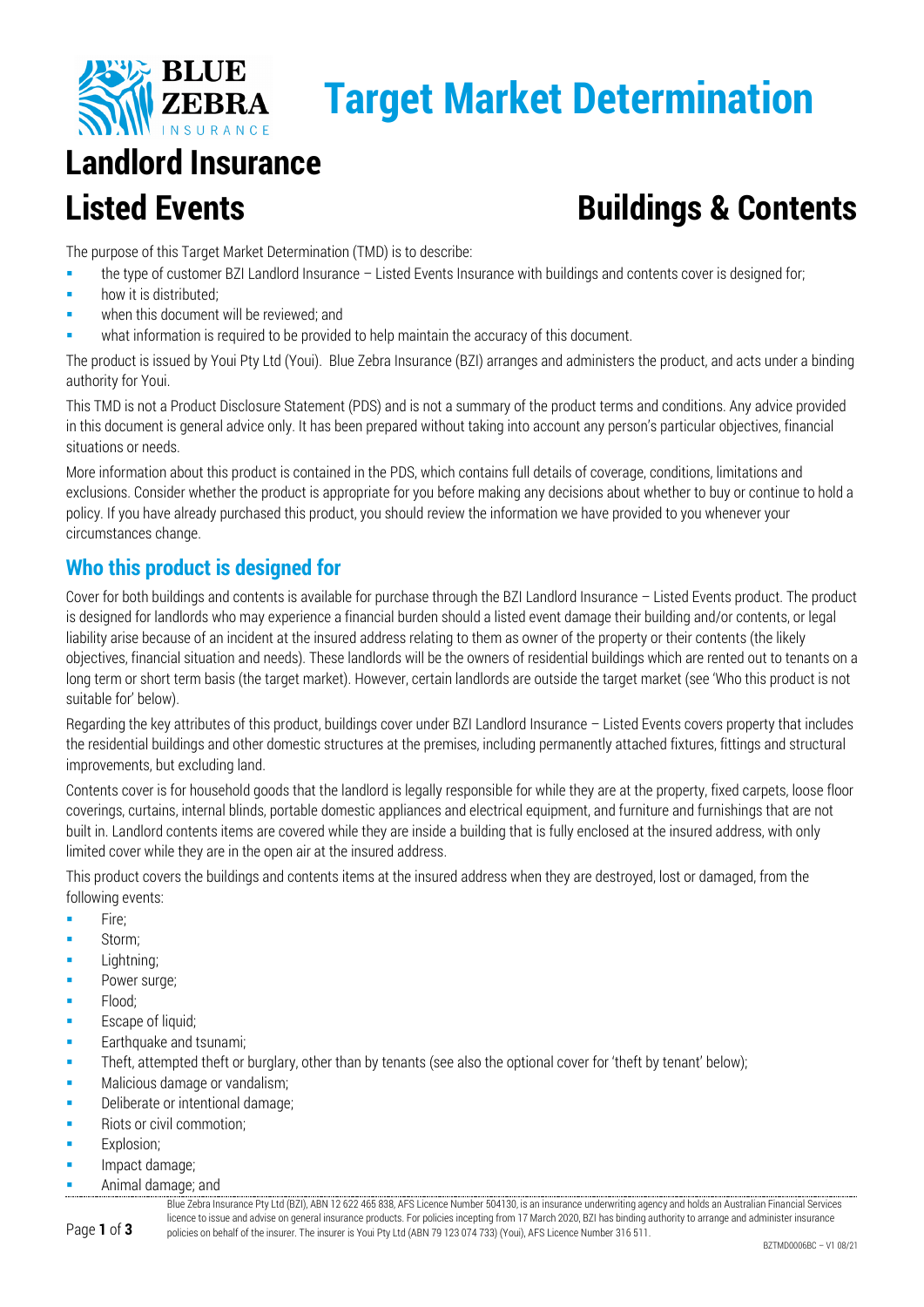#### **Target Market Determination**



#### **Landlord Insurance – Listed Events, Buildings & Contents**

#### Broken glass.

In addition to repairing or replacing the buildings or contents items when they are damaged, the product will also provide for additional benefits that cover things such as removal of debris, fees for architects and engineers, and locating the source of escaped liquid.

The product also provides some additional covers for situations such as when the landlord's keys have been stolen or where there is electric motor burnout in certain buildings and contents items.

Another key attribute of BZI Landlord Insurance – Listed Events is cover for legal liability. This provides protection to the landlord if they become liable to pay for the death of or injury to unrelated people, or damage to their property, for incidents in relation to them owning the property or landlord contents at the insured address.

There are also some optional covers for purchase to meet more specific objectives, financial situation and needs of landlords. Where included on the policy, these covers are further key attributes of BZI Landlord Insurance – Listed Events:

- (a) **Theft by tenant** designed for landlords who may experience a financial burden from the theft of buildings or contents items by their tenant or a visitor of their tenant. Further, when there is a claim paid for theft by tenant this cover may provide an additional benefit for limited legal expenses that the landlord incurs when seeking to recover from the tenant (or their visitor).
- (b) **Loss of rent** designed for landlords who may experience a financial burden if the property becomes uninhabitable or untenantable and as a result they do not get rental income. For example if there is damage or destruction of the building or contents at the insured address, or the tenants are unable to access the property due to damage or destruction at a nearby property.
- (c) **Rent default** designed for landlords who may experience a financial burden if their tenant stops paying the rent that is owed under a long term rental agreement, including if they vacate the property without giving the required notice and leaving unpaid rent, or stop paying rent and refuse to vacate the property.
- (d) **Special contents** designed for landlords that are the owners of landlord contents items that are more valuable in nature who want to make sure they are insured for their full value if they experience a financial loss as a result of those items being damaged.

All the above key attributes make BZI Landlord Insurance – Listed Events cover likely to be consistent with the likely objectives, financial situation and needs of the target market because it provides cover, or the option to add cover, for events that may result in significant damage to the landlord's buildings and/or contents, or loss of rental income from the property. The product provides coverage for the typical types of domestic structures and contents items that landlords expect to be considered part of the insured property. The product also provides coverage for legal liability arising because of incidents at the insured address that the landlord may be liable for given their ownership of the property.

#### **Who this product is not suitable for**

This product is not suitable for owners of buildings and contents where:

- the buildings are
	- − poorly maintained and not in an occupiable, liveable condition;
	- used as a hotel, motel or bed and breakfast accommodation;
	- used as a boarding house or hostel;
	- part of a strata title;

or

- the contents are:
	- part of a hotel, motel or bed and breakfast accommodation;
	- part of a boarding house or hostel;
	- − contained within a dwelling that is poorly maintained and not in an occupiable, liveable condition.

#### **Distribution conditions**

BZI Landlord Insurance – Listed Events can only be purchased through an intermediary authorised by BZI. BZI has contractual arrangements with brokers (including their Authorised Representatives) who are appropriately licensed to sell their products, and as part of their licensing these brokers have adequate training to provide this product to their customers. BZI has a range of supervision and monitoring procedures, and provides training and support regarding the process to follow for getting quotes for this product and administering the policies once purchased.